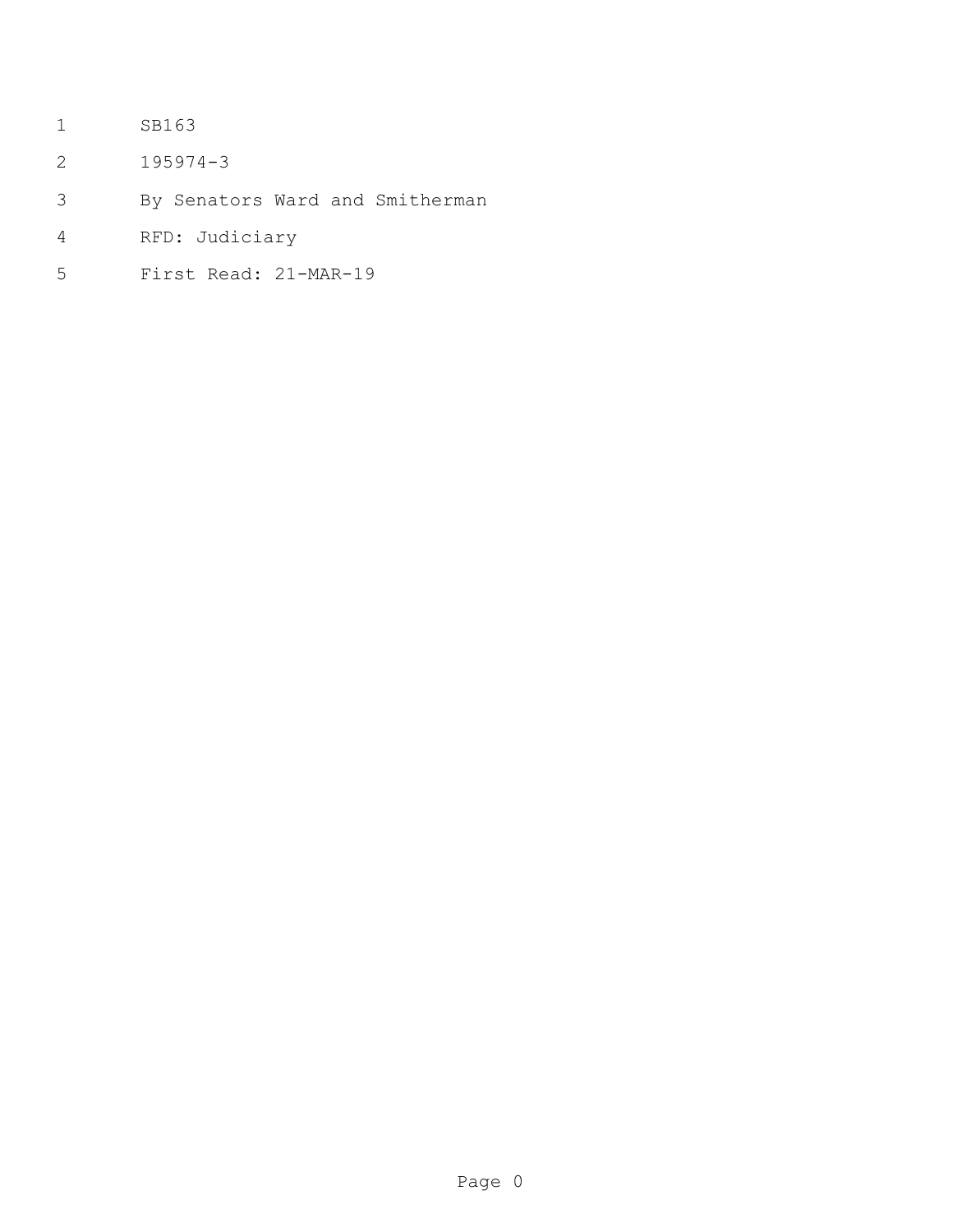195974-3:n:03/21/2019:PMG\*/ma LSA2018-2887R2 SYNOPSIS: Under existing law, an individual who has been convicted of a crime is prohibited from obtaining certain occupational certifications or licenses. This law would create a process for an individual who has been convicted of a crime to petition the circuit court to obtain an Order of Limited Relief and for the court to grant such an order. This bill would prohibit an occupational licensing board or commission from automatically denying a certificate or license to an individual holding a valid Order of Limited Relief. This bill would provide exceptions for certain occupations and admissions. A BILL 25 TO BE ENTITLED 26 AN ACT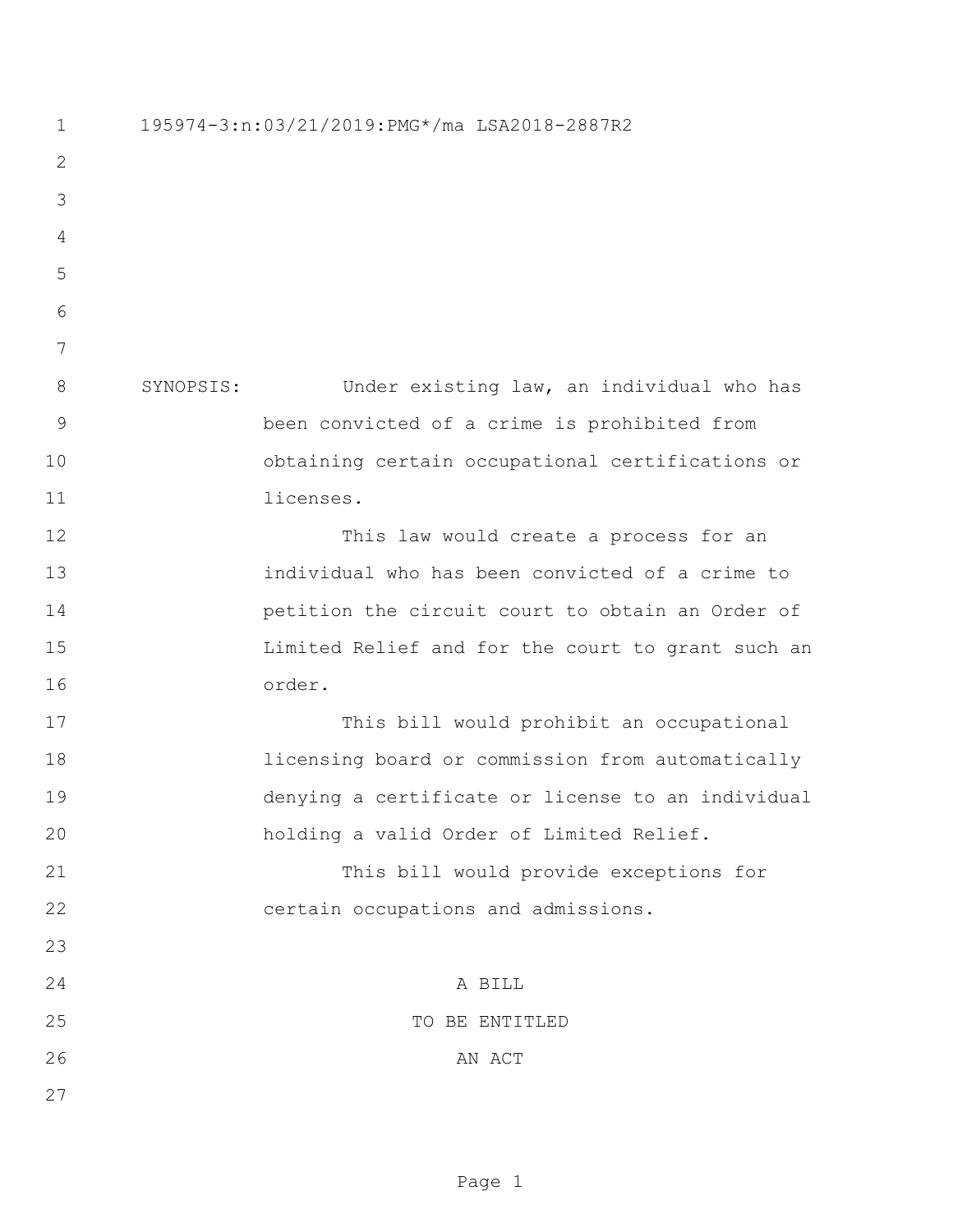Relating to occupational licensing; to create a process for an individual who has been convicted of a crime to petition the circuit court to obtain an Order of Limited 4 Relief and for the court to grant such an order; to prohibit an occupational licensing board or commission from automatically denying a certificate or license if an individual holds a valid Order of Limited Relief; and to provide certain exceptions.

BE IT ENACTED BY THE LEGISLATURE OF ALABAMA:

 Section 1. As used in this act, the following terms have the following meanings:

 (1) COLLATERAL CONSEQUENCE. A consequence, penalty, or other result automatically imposed by operation of state law or rule that limits or prohibits an individual convicted of a crime from obtaining occupational licensing, certification, or other evidence of qualification necessary to engage in a particular occupation. The term does not include imprisonment, probation, parole, supervised release, forfeiture, restitution, fines, assessments, other costs of court, or responsibilities imposed under the Alabama Sex Offender Registration and Community Notification Act.

 (2) CUSTODIAL SENTENCE. A criminal sentence or portion of a sentence during which an individual convicted of a crime serves time in the jurisdictional custody of the state, including, but not limited to, a prison term, jail term, or community corrections sentence.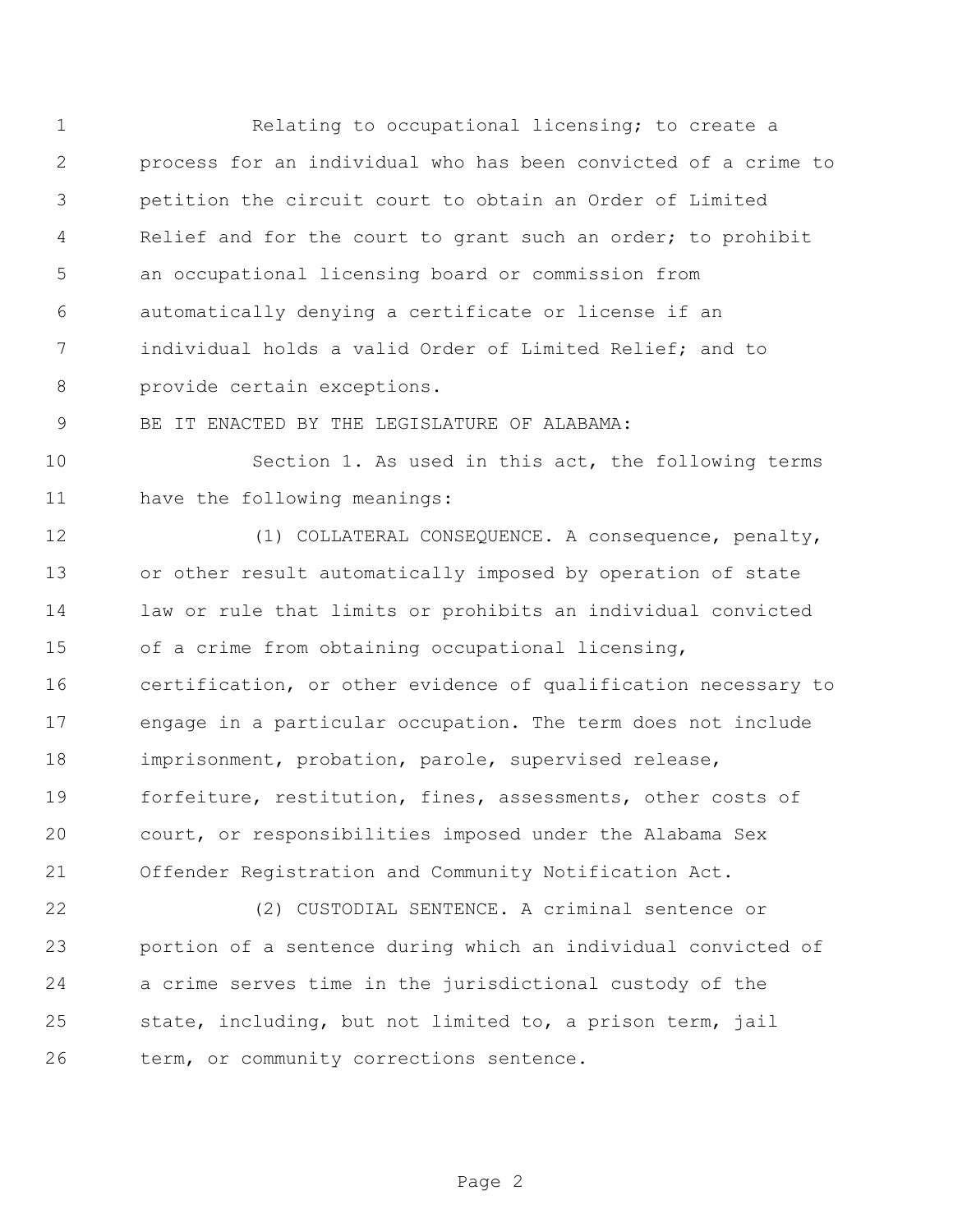(3) ORDER OF LIMITED RELIEF or ORDER. An order concerning an individual convicted of a crime by a court of conviction that relieves the individual from some or all of the collateral consequences associated with that conviction within this state. Section 2. This act does not do any of the following: (1) Provide a basis for invalidating a plea, conviction, or sentence. (2) Provide a cause of action for monetary damages. (3) Affect any of the following: **12 a.** The responsibilities imposed by the Alabama Sex Offender Registration and Community Notification Act. b. Any licensure requirements imposed by an interstate compact or other interstate mutual recognition licensure requirements imposed by law to which Alabama is 17 subject, or any licensure requirements imposed by federal law. c. An attorney's duty to represent a client. d. A claim or right of the victim of a criminal offense. e. A right or remedy under law, other than this act, available to an individual convicted of a crime. Section 3. (a) An individual who has been convicted in this state of a misdemeanor or felony may file a petition to obtain an Order of Limited Relief in the following venues: (1) For a conviction imposed by a circuit court, in the circuit court in the county that imposed the conviction.

Page 3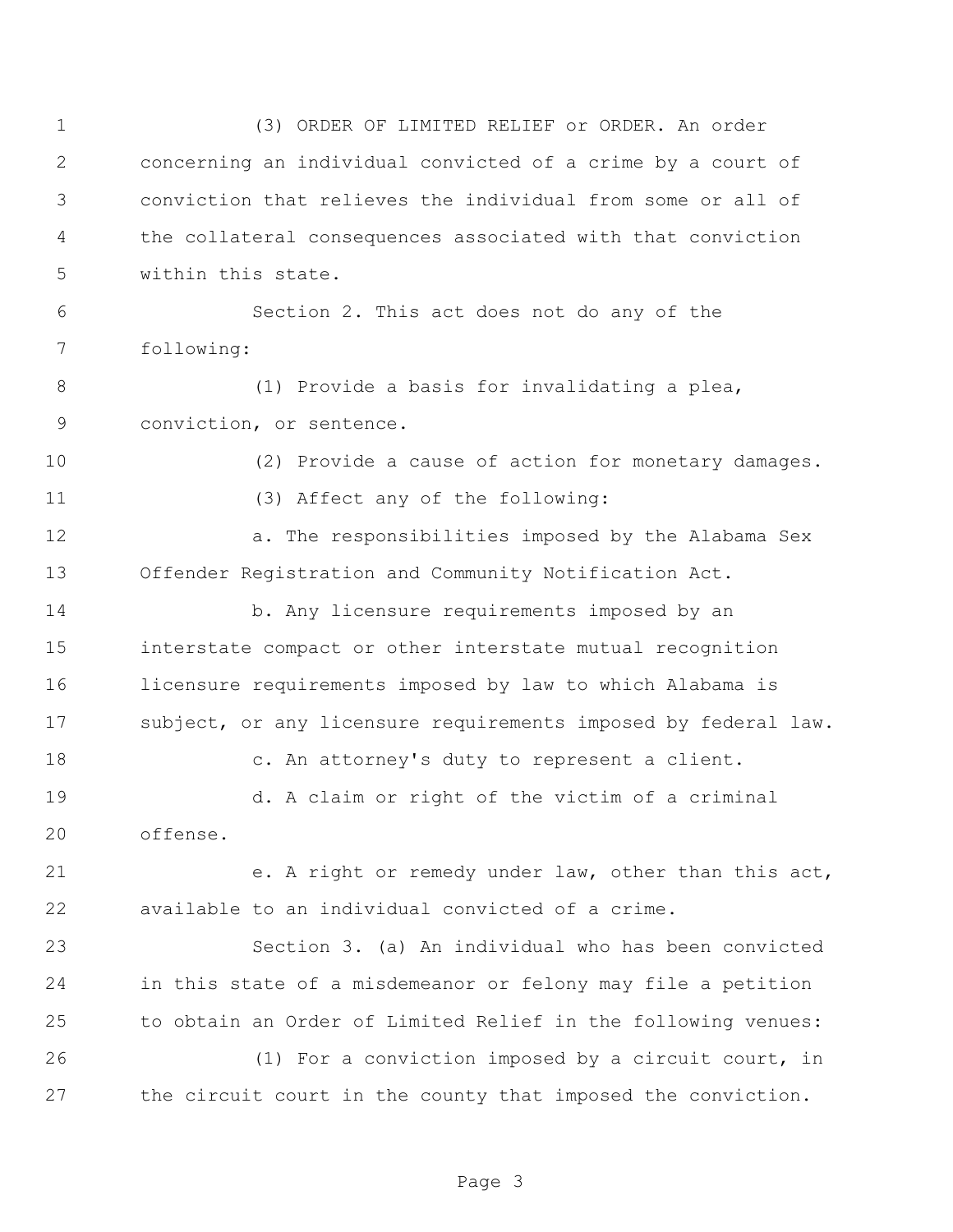(2) For a conviction imposed by a district or municipal court, in the circuit court in the county where the crime occurred.

 (b) An individual who has been convicted in multiple judicial circuits in this state may file a petition to obtain an Order of Limited Relief covering each of his or her criminal convictions in the circuit court in any county that 8 imposed one of the convictions.

 (c) The circuit court shall have original jurisdiction of any petition to obtain an Order of Limited Relief, as described in subsection (a) or (b).

 Section 4. (a) An individual who has been convicted in federal court may file a petition to obtain an Order of Limited Relief in the circuit court in the judicial circuit where the individual resides.

 (b) The circuit court shall have original jurisdiction of any petition to obtain an Order of Limited Relief, as described in subsection (a).

 Section 5. (a) An individual who has been convicted in the court of another state or country and has received an Order of Limited Relief or similar document or ruling from the convicting jurisdiction may file a petition to obtain an Order of Limited Relief in the circuit court in the judicial circuit where the individual resides.

 (b) The circuit court shall have original jurisdiction of any petition to obtain an Order of Limited Relief, as described in subsection (a).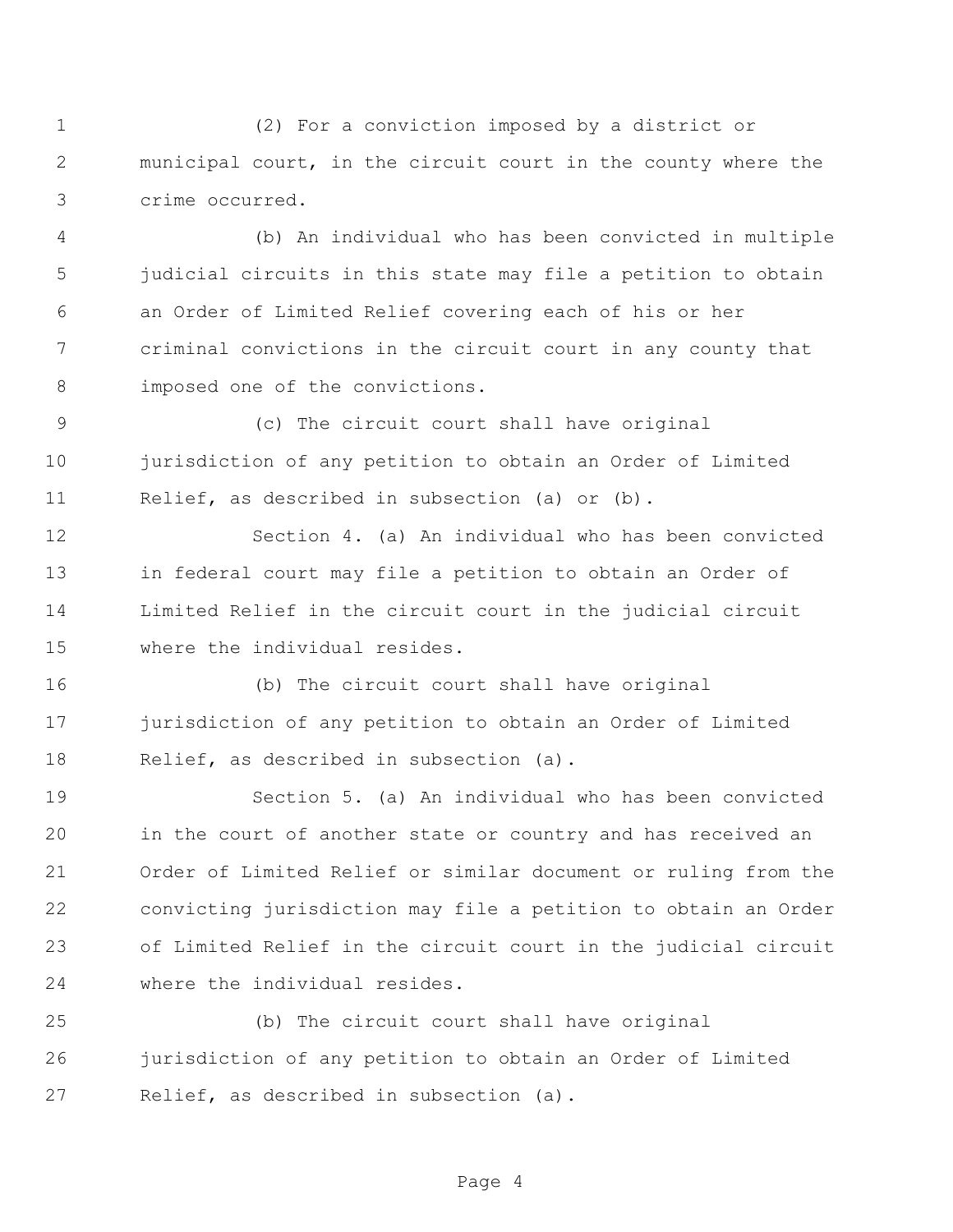Section 6. (a) An individual may not file a petition to obtain an Order of Limited Relief in either of the following circumstances:

 (1) If the petitioner is serving a custodial sentence with more than six months remaining.

 (2) If the petitioner is currently charged with a felony.

 (3) If the petitioner is currently charged with a misdemeanor that is alleged to have occurred within the past 12 months.

 (b) An individual may not file a petition to obtain an Order of Limited Relief if a separate petition covering the same conviction or convictions has been filed in another circuit.

 (c) A court's rejection of a petition to obtain an Order of Limited Relief on its merits shall be preclusive as 17 to the related convictions for a period of two years, unless otherwise ordered at the court's discretion.

 Section 7. (a) A petition to obtain an Order of Limited Relief shall include a sworn statement made under penalty of perjury by the petitioner stating all of the following:

 (1) That the petitioner is not subject to the limitations in Section 6 and is eligible to seek an Order of Limited Relief.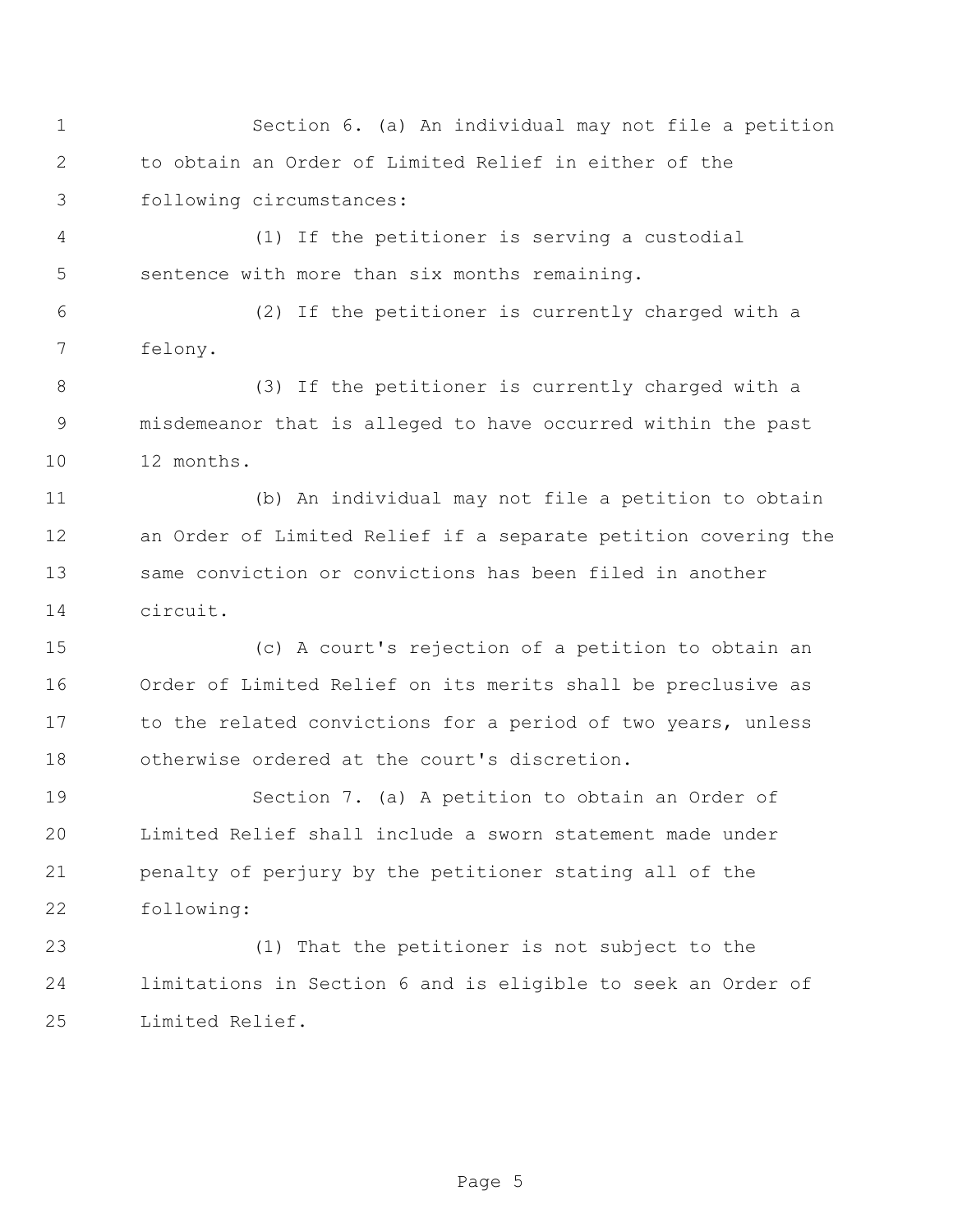(2) Whether the petitioner has previously applied for an Order of Limited Relief in any jurisdiction and whether an order has been granted previously.

 (3) A list specifying the convictions and collateral consequences to which the order should apply.

 (b) Once a petition has been filed, the court shall review available presentence and other reports on the defendant and may order a postsentence report to be completed by the Board of Pardons and Paroles or by the Commissioner of the Department of Corrections. The postsentence report shall contain information required by the court, which may include, but not be limited to, any of the following:

 (1) A statement of the offense or offenses and surrounding circumstances.

 (2) A statement of the petitioner's criminal and juvenile record.

 (3) A record of previous applications for Orders of Limited Relief.

 (4) A statement of the petitioner's medical and psychological history, if available.

 (5) A statement of the petitioner's history while under the custody of the Department of Corrections, if any.

 (6) Any previous probation or sentencing reports prepared by the Board of Pardons and Paroles.

 (c) Upon completion, the Board of Pardons and Paroles shall provide copies of the postsentence report to the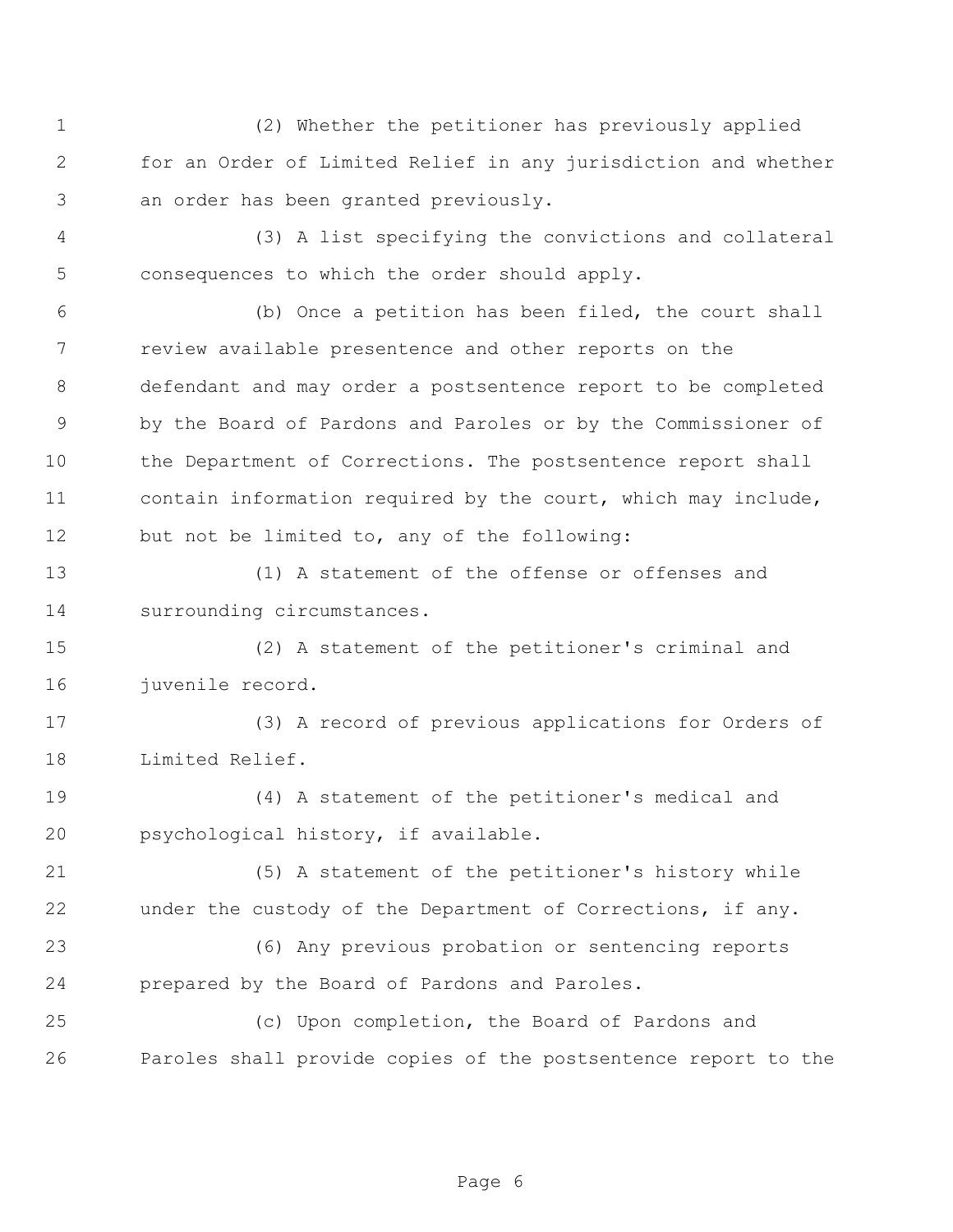court and to either the petitioner's attorney or the petitioner, if not represented by an attorney.

 (d) When a petitioner seeks relief from a conviction from a jurisdiction other than this state, the circuit court may require the petitioner to have additional documentation sent from that jurisdiction, including, but not limited to, any of the following:

 (1) Any Orders of Limited Relief, Certificates of Relief from Disabilities, Certificates of Rehabilitation, or similar documents issued by that jurisdiction.

(2) Any transcripts or other court records.

 (3) Any sentencing reports, probation records, or similar documents.

 (4) Any other available documentation necessary in considering the merits of the petition.

 (e) Filing a petition for an Order of Limited Relief shall constitute a waiver of privilege for any parole or probation records related to the offenses for which the petition is filed.

 (f) Following a ruling by the court on the petition, any parole or probation records or other material that is otherwise subject to privilege shall be sealed.

 Section 8. (a) In addition to any court costs or docket fees for filing a petition in circuit court, the petitioner shall pay an administrative filing fee of one hundred dollars (\$100) at the time of filing a petition to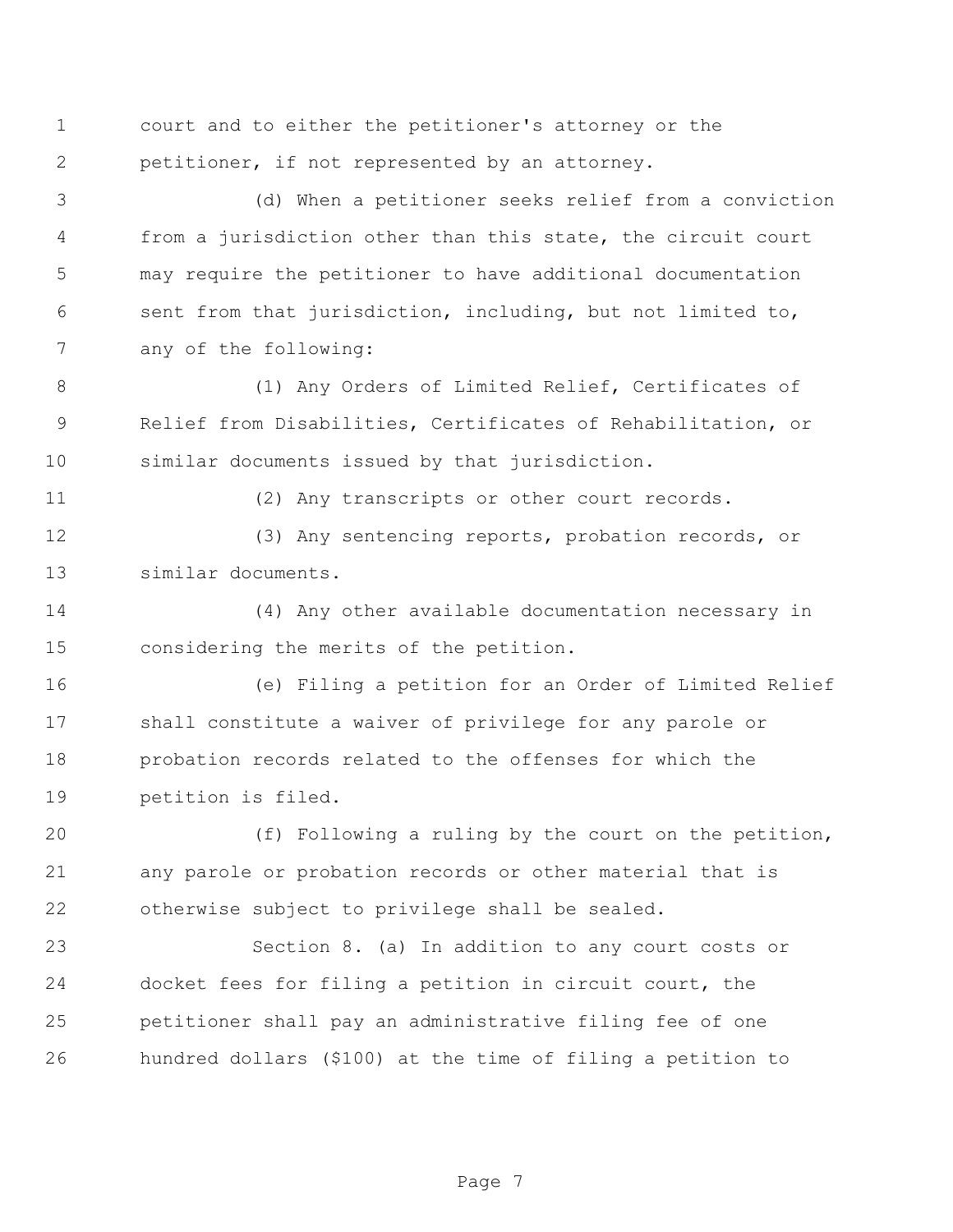obtain an Order of Limited Relief. The administrative filing fee may not be waived by the court.

 (b) Notwithstanding subsection (a), a petitioner may apply for indigent status by completing an Affidavit of Substantial Hardship and submitting the affidavit when filing the petition. If the court finds the petitioner is indigent, the court may establish a payment plan for the petitioner to satisfy the filing fee over a period of time.

 (c) All filing fees shall be allocated to the State Judicial Administration Fund administered by the Administrative Office of Courts.

 Section 9. (a) The circuit court shall rule on the merits of the petition in accordance with subsection (d) within 90 calendar days of the date the petition was filed. The court, for good cause, may extend the time within which it must rule on the petition by order entered prior to the expiration of the initial 90-day period.

 (b) If the court determines that a hearing is not necessary, the court may rule without a hearing.

 (c) If a hearing is held, the hearing shall be conducted in a manner prescribed by the trial judge and may include oral argument and review of relevant documentation in support of, or in objection to, the granting of the petition. Leave of the court shall be obtained for the taking of witness testimony relating to any disputed fact.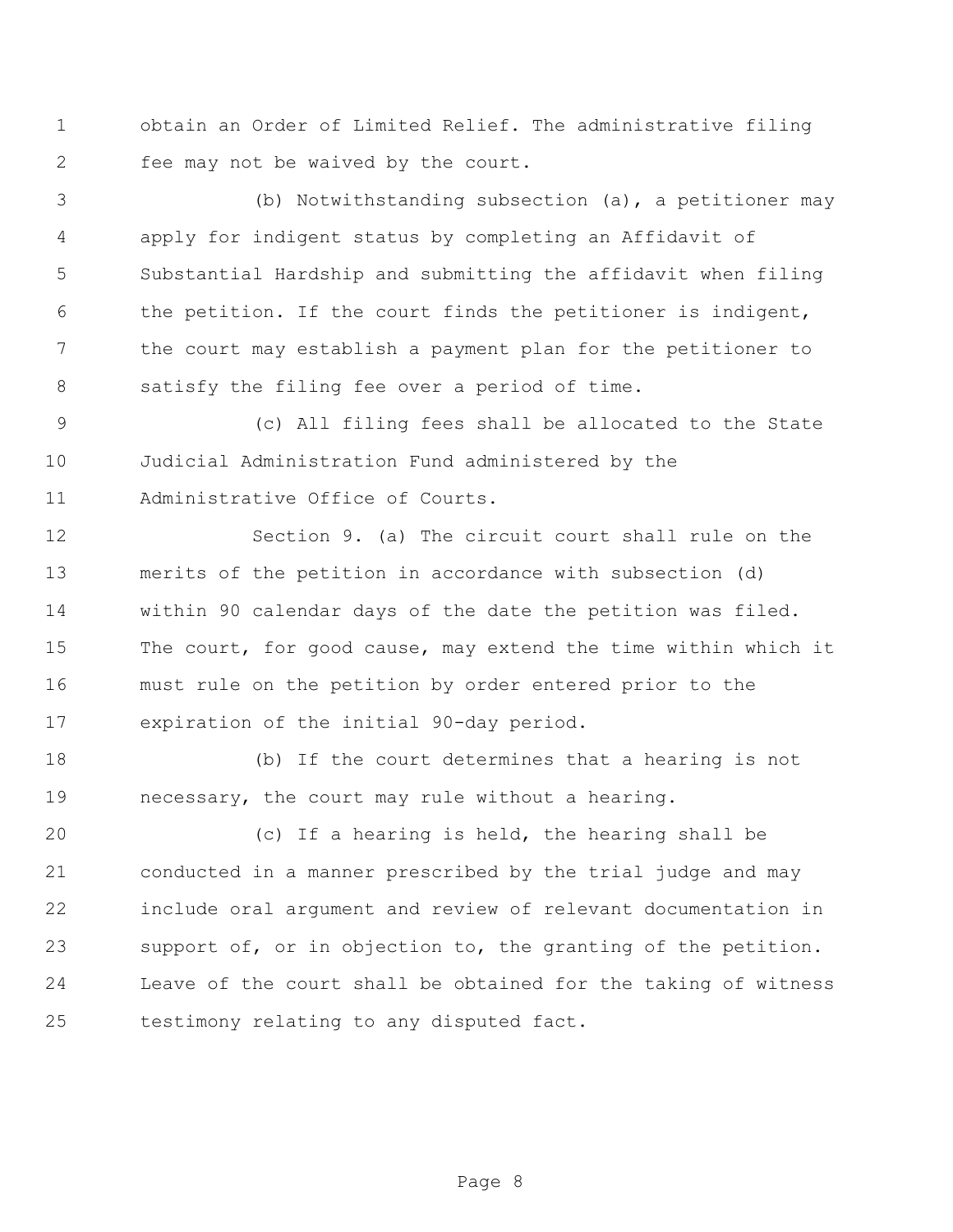(d) In ruling on the petition, the court may consider the following factors, in addition to the information contained in the postsentence report: (1) The nature and seriousness of the offense. (2) The circumstances under which the offense occurred. (3) Whether the offense or offenses for which the order is sought were the result of an isolated instance or a pattern of conduct. (4) The relationship between the offense and collateral consequence or consequences from which the petitioner seeks relief. (5) Available probation or parole records, reports, or recommendations. (6) Evidence of previous Orders of Limited Relief 16 granted to the petitioner or prior expungement of the petitioner's record. (7) Any other matter the court deems relevant. (e) The court shall grant the petition if it is reasonably satisfied from the evidence that granting the petition will materially assist the petitioner in obtaining or maintaining employment and in living a law-abiding life, and will not pose an unreasonable risk to the safety or welfare of the public or any individual. (f) There is no right to an Order of Limited Relief, and any request for such an order may be denied at the sole discretion of the court.

Page 9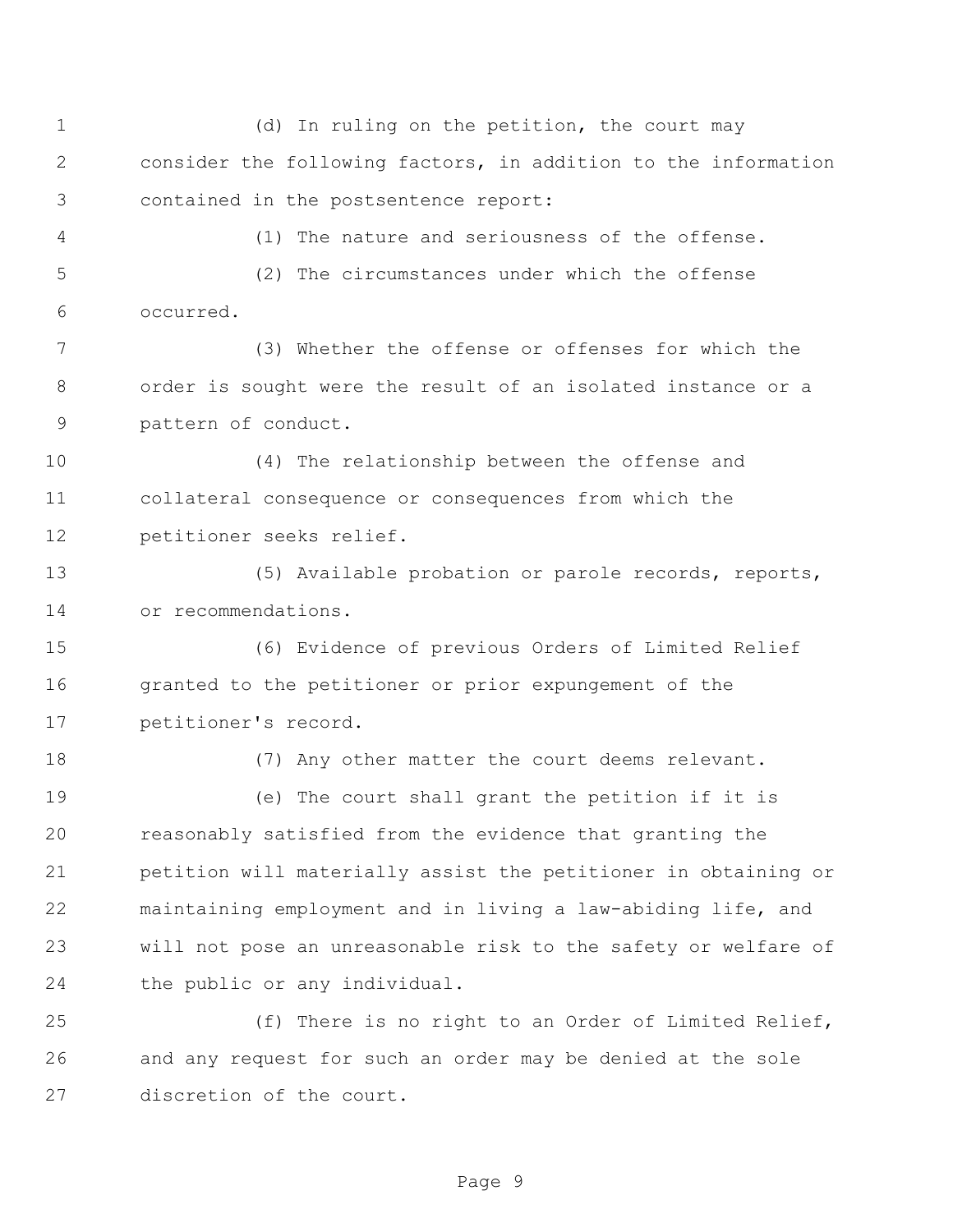(g) The ruling of the court shall be subject to direct appeal to the Alabama Court of Criminal Appeals and shall not be reversed absent a showing of an abuse of discretion.

 (h) When the court grants a petition for an Order of Limited Relief, the petitioner shall be entitled to three copies of the order from the clerk's office.

 (i) When an Order of Limited Relief is granted, an occupational licensing board, as defined in Section 12, may still consider the conduct underlying the conviction upon which the order was granted in determining whether to deny, revoke, or suspend a license, as defined in Section 12.

 Section 10. (a) If a court makes a preliminary determination that a petition for an Order of Limited Relief was filed under false pretenses or supported by false evidence, the court shall notify the petitioner, and the petitioner shall have 30 days to file a response to the court's determination. After 30 days or the filing of the response, whether or not the petitioner was able to be located, the court, in its discretion, may order a hearing or enter an order revoking the order.

 (b) Subsequent conviction of a Class A, B, or C felony shall automatically revoke an Order of Limited Relief.

 (c) When an order is issued while the petitioner is on probation for the related offense, the court may revoke the order at its discretion upon a finding that the petitioner has violated the terms or conditions of probation.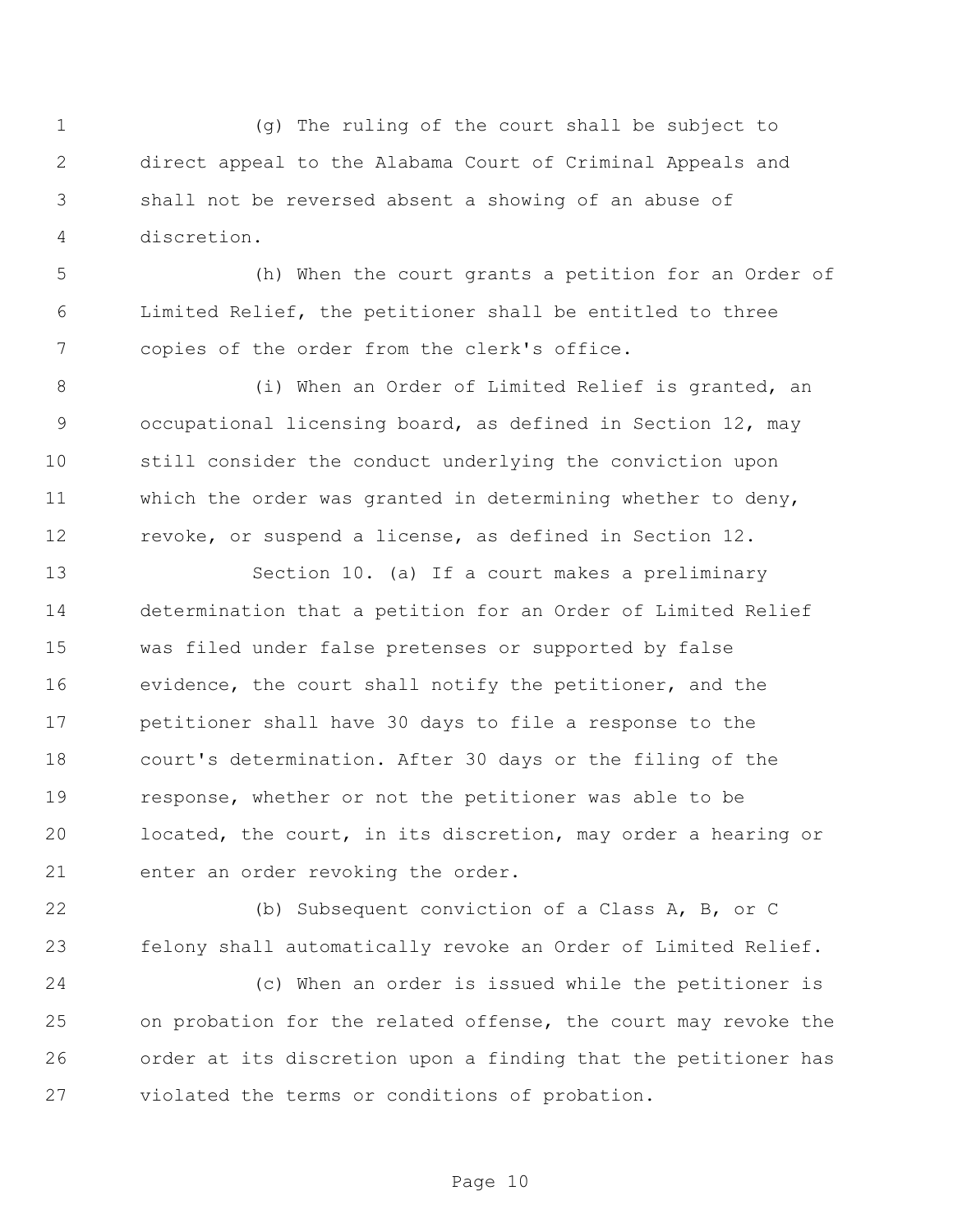Section 11. (a) The Administrative Office of Courts may establish a standard Order of Limited Relief form to be used by all courts in the state.

 (b) Upon request, the Administrative Office of Courts shall provide an annual report to the Legislature specifying by jurisdiction the number of applicants requesting an Order of Limited Relief, the number of orders granted, and a list of the underlying offenses for which an order was granted. The report may not include any case-specific identifying information.

 Section 12. (a) As used in this section, the following terms have the following meanings:

 (1) LICENSE. Any license, certificate, or other evidence of qualification that an individual is required to obtain before he or she may engage in or represent himself or herself to be a member of a particular profession or occupation.

18 (2) OCCUPATIONAL LICENSING BOARD. Any state board, agency, commission, or other entity in this state that is established for the primary purpose of regulating the entry of individuals into, or the conduct of individuals within, or both, a particular profession or occupation, and that is authorized to issue licenses. The term does not include any 24 state agency staffed by full-time state employees, that, as a part of its regular functions, may issue licenses.